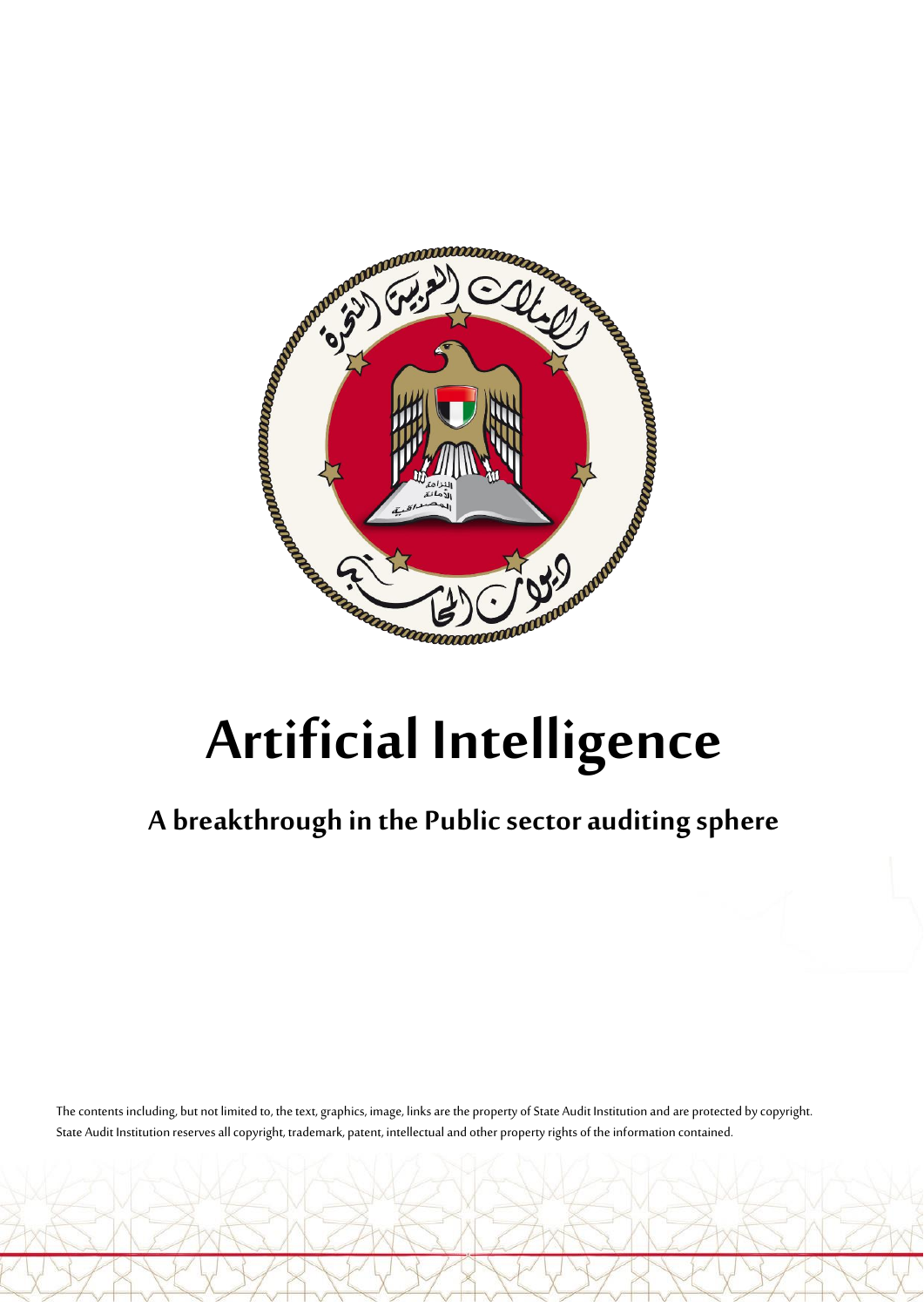

## **Artificial intelligence: a breakthrough in the Public sector auditing sphere**

Artificial intelligence (AI) heralds a new era, a digital disruptor, with the potential to impact all sectors: Public sector audit will also need to embrace the possibilities to thrive in this period of 'Digital Darwinism' **1** (ACCA 2013).

Artificial intelligence is defined as that activity devoted to making machines intelligent, and intelligence is that quality that enables an entity to function appropriately and with foresight in its environment " **2** (Nilsson 2010)

One may be forgiven for thinking AI is a relatively new phenomenon. However, it has been around for over 20 years: When Deep Blue, IBM's supercomputer, beat chess champion Garry Kasparov, it marked a seminal moment: a computer can learn and out-perform a human (KPMG 2017). Today AI is helping in various fields such as healthcare, education, public safety and security, employment and the workplace and even entertainment (Stanford 2016) **3**

The increasing applications for AI has the potential to impact audit:



For example, the EY Global Artificial Intelligence Lab applied AI and deep learning technologies to the lease accounting process: AI has streamlined data capture from contracts. This has enabled the team to work more quickly and efficiently, simultaneously providing better support to clients in their transition to new accounting standards such as IFRS 16 (Persico and Boillet EY 2018).

\_\_\_\_\_\_\_\_\_\_\_\_\_\_\_\_\_\_\_\_\_\_\_\_\_\_\_\_\_\_\_\_\_\_\_\_\_\_\_\_\_\_\_\_\_\_\_\_

 $\rightarrow$ 

3 "One Hundred Year Study on Artificial Intelligence (AI100)," Stanford University, accessed August 1, 2016, https://ai100.stanford.edu.

<sup>1</sup> Digital Darwinism: thriving in the face of technology change IMA ACCA 2013

<sup>&</sup>lt;sup>2</sup> Nils J. Nilsson, The Quest for Artificial Intelligence: A History of Ideas and Achievements (Cambridge, UK: Cambridge University Press, 2010) & ARTIFICIAL INTELLIGENCE AND LIFE IN 2030 ONE HUNDRED YEAR STUDY ON ARTIFICIAL INTELLIGENCE | REPORT OF THE 2015 STUDY PANEL | SEPTEMBER 2016